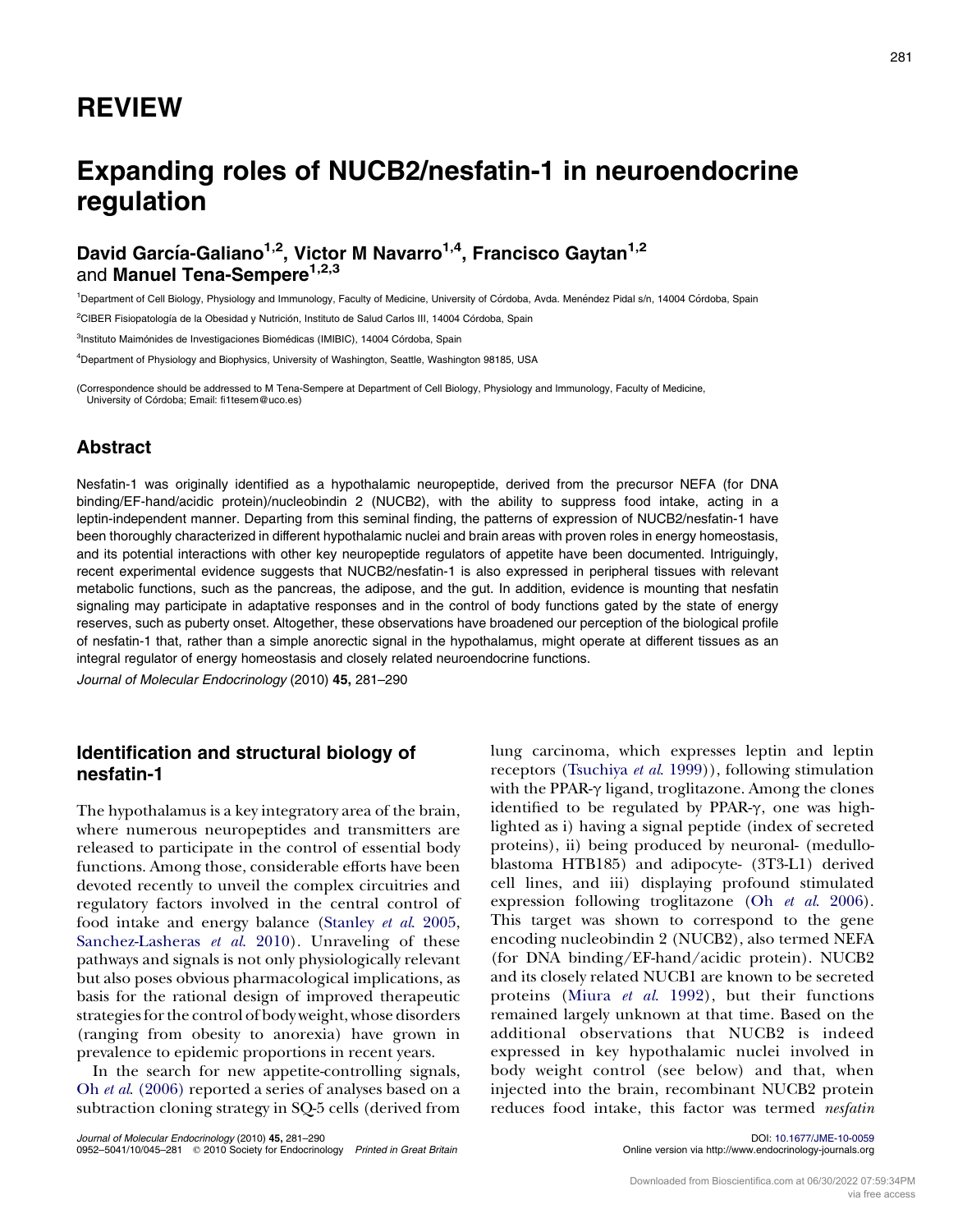(for NEFA/NUCB2-encoded satiety- and fat-influencing proteins) (Oh et al[. 2006](#page-8-0)).

NUCB2/nesfatin is composed of 396 amino acids, preceded by a 24-amino acid signal peptide (Fig. 1), with very high amino acid sequence homology among rat, mouse, and human species (>85%). Structural analyses revealed the presence of several conserved cleavage recognition sites for prohormone convertases (PC) within rat NUCB2/nesfatin sequence, thus suggesting this to be a precursor that gives rise, by differential proteolytic processing, to several active peptides. The predicted (major) fragments of such processing were termed nesfatin-1 (spanning residues 1–82), nesfatin-2 (residues 85–163), and nesfatin-3 (residues 166–396) (Oh et al[. 2006](#page-8-0)). Indeed, by the generation of specific antibodies and implementation of immunohistochemical (IHC) analyses and immunoassays, nesfatin-1 was shown to be produced in the hypothalamus and present in the cerebrospinal fluid (index of this being a secreted neuropeptide). Co-localization of nesfatin-1 and PC3/1 and PC2 suggested that the latter are involved in the cleavage of nesfatin-1 from the NUCB2 precursor (Oh et al[. 2006\)](#page-8-0).

#### Nesfatin-1 as anorectic molecule: biological effects and neuroanatomical distribution

As indicated above, identification of nesfatin-1 as a hypothalamic neuropeptide was immediately followed by the characterization of its anorectic effects.





Figure 1 Primary structure of NUCB2 protein, as precursor of nesfatin-1. NUBC2 is composed of 396 amino acids, preceded by a 24-amino acid signal peptide. On the basis of the consensus cleavage sites for prohormone convertases present in its primary sequence, three major peptide products are predicted to be derived from NUBC2: Nesfatin-1 (residues 1–82), nesfatin-2 (residues 85–163), and nesfatin-3 (residues 166–396). In particular, nesfatin-1 seems to be released by the concerted actions of PC3/1 and PC2. Functional analyses of three potential fragments of nesfatin-1 molecule (namely, the N-terminal (N23), the C-terminal (C29), and the central (M30) fragments) revealed that the mid-fragment (whose sequence is depicted in the figure) contains the active site for the anorectic effects of nesfatin-1. Of note, however, no evidence has been presented to date that such M30 fragment of nesfatin-1 is actually produced endogenously in central or peripheral tissues. SP, signal peptide.

Journal of Molecular Endocrinology (2010) 45, 281–290 www.endocrinology-journals.org

Thus, central (i.c.v.) injection of nesfatin-1 was shown to decrease food intake (and consequently body weight) in rats in a dose-dependent manner. In contrast, neither nesfatin-2 nor nesfatin-3 evoked any anorectic responses (Oh et al[. 2006\)](#page-8-0). In good agreement, immunoneutralization of endogenous nesfatin-1, but not of nesfatin-3, significantly enhanced food intake. Likewise, knockdown of hypothalamic NUCB2/nesfatin content by means of a central infusion of an antisense morpholino oligonucleotide (as-MON) consistently increased food intake and body weight in adult rats (Oh et al[. 2006\)](#page-8-0). Altogether, these data evidenced that nesfatin-1 is an appetitesuppressive molecule, a contention that has been further confirmed in the rat, where central injection of nesfatin-1 has been shown to decrease dark-phase food intake ([Stengel](#page-8-0) et al. 2009a), and in the mouse, where recombinant human, rat, and mouse nesfatin-1 proteins were capable of acutely suppressing food intake [\(Shimizu](#page-8-0) et al. 2009). The above observations have been refined recently by the identification of the active domain of nesfatin-1 molecule causing inhibition of food intake. Thus, based on structural analyses, three different fragments of the nesfatin-1 protein (N-terminal fragment (residues 1–23); mid-fragment (residues 24–53); and C-terminal fragment (residues 54–82); see Fig. 1) were tested for food intake suppression in mice. These analyses revealed that only the mid-fragment was capable to induce anorectic responses, thus unveiling the active core of nesfatin-1 molecule in terms of feeding control ([Shimizu](#page-8-0) et al. [2009](#page-8-0)). Of important note, however, while the abovementioned fragments were designed on the basis of key features of the predicted secondary structure of nesfatin-1 (such as formation of a-helix or secure turn segments of the mature protein), no conclusive demonstration has been presented to date that these fragments are in fact endogenous fragments of nesfatin-1 ([Shimizu](#page-8-0) et al. 2009).

In addition to functional testing, compelling neuroanatomical data support the contention that nesfatin-1 is actually involved in the central pathways controlling food intake. Thus, initial IHC analyses demonstrated the presence of NUCB2/nesfatin-1 protein in several hypothalamic nuclei, such as arcuate nucleus (ARC), paraventricular nucleus (PVN), supraoptic nucleus (SON), lateral hypothalamic area (LHA), and zona incerta, as well as in brainstem areas, such as the nucleus of the solitary tract (nucleus tractus solitarius, NTS), with pivotal roles in regulation of feeding (Oh et al[. 2006](#page-8-0)). These initial observations were later confirmed and extended, with the demonstration of NUCB2/nesfatin-1 mRNA and/or immunoreactivity in the above-mentioned hypothalamic and extrahypothalamic areas [\(Brailoiu](#page-7-0) et al. 2007, Foo et al[. 2008](#page-8-0), [Kohno](#page-8-0) et al[. 2008](#page-8-0)). Of note, such detailed neuroanatomical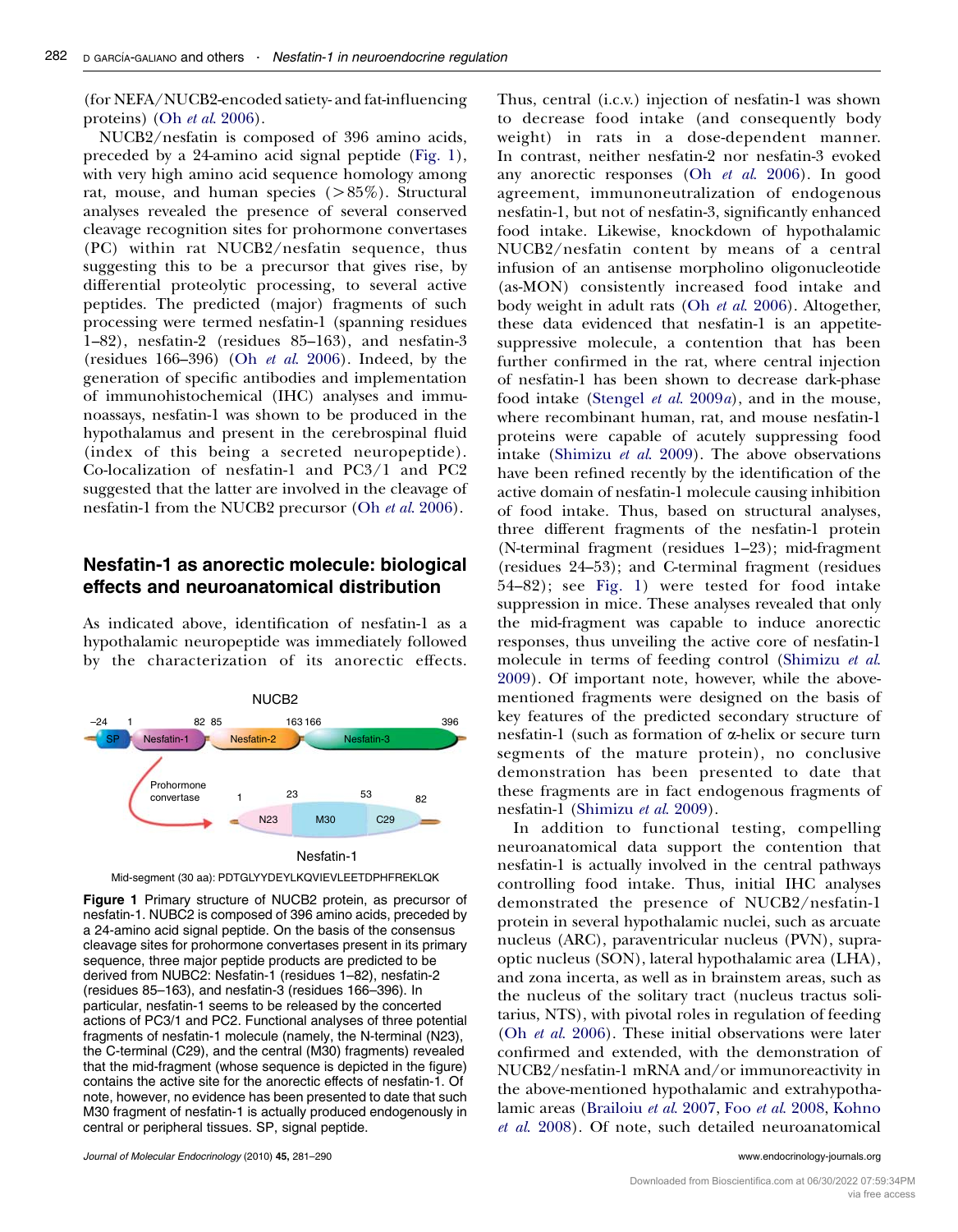<span id="page-2-0"></span>mapping revealed also a wider pattern of central distribution of NUCB2/nesfatin, with detectable expression of its mRNA and/or protein in the periventricular nucleus of the hypothalamus, as well as in a large number of regions outside the hypothalamus, including the Edinger–Westphal nucleus, dorsal motor nucleus of the vagus, caudal raphe nuclei, locus coeruleus, thalamic parafascicular nucleus, and preganglionic sympathetic and parasympathetic neuronal groups, among others [\(Brailoiu](#page-7-0) et al. 2007, Foo et al[. 2008](#page-8-0), [Goebel](#page-8-0) et al. 2009a). Such a wide pattern of distribution of NUCB2/nesfatin-1, with prominent expression not only in hypothalamic nuclei but also in diverse brainstem areas and autonomic centers (Table 1), was already taken as an (indirect) index of its potential function as an integral regulator of energy homeostasis, a contention that has begun to be substantiated recently by, as yet fragmentary, functional evidence that will be summarized in following sections.

### Neuroendocrine mechanisms and pathways for the anorectic effects of nesfatin-1

In addition to the above-mentioned neuroanatomical evidence, functional analyses on the metabolic regulation of NUCB2/nesfatin expression in the

Table 1 Compilation of the major expression and functional data of nucleobindin 2 (NUCB2)/nesfatin-1 system in mammals. For further details and references, see text

| <b>Expression</b>                                                                                                                                                                                                                                                              | <b>Putative function</b>                                                                                                                                                                                                                                                                                                                                                                                                                      | Regulation                                                                                                                                                                                                                                                                                                                                                                                                                                                  |
|--------------------------------------------------------------------------------------------------------------------------------------------------------------------------------------------------------------------------------------------------------------------------------|-----------------------------------------------------------------------------------------------------------------------------------------------------------------------------------------------------------------------------------------------------------------------------------------------------------------------------------------------------------------------------------------------------------------------------------------------|-------------------------------------------------------------------------------------------------------------------------------------------------------------------------------------------------------------------------------------------------------------------------------------------------------------------------------------------------------------------------------------------------------------------------------------------------------------|
| Central nervous system (CNS)                                                                                                                                                                                                                                                   |                                                                                                                                                                                                                                                                                                                                                                                                                                               |                                                                                                                                                                                                                                                                                                                                                                                                                                                             |
| Hypothalamus<br>Paraventricular nucleus (PVN)<br>Supraoptic nucleus (SON)<br>Lateral hypothalamic area (LHA)<br>Zona incerta (ZI)<br>Tuberal hypothalamic area (THA)<br>Arcuate nucleus (ARC)                                                                                  | Central regulation of feeding behavior and<br>body weight, as anorectic signal acting via<br>leptin-independent and oxytocin/<br>melanocortin-dependent pathways<br>Central regulation of gastric emptying<br>(forebrain)<br>Central regulation of stress responses (PVN)<br>Central regulation of glucose metabolism<br>Central regulation of arterial pressure<br>Central autonomic regulation<br>Central (metabolic) regulation of puberty | Fasting decreases NUCB2/nesfatin-1<br>expression in the PVN, while (re)feeding<br>activates nesfatin-1 neurons at PVN and SON<br>Cholecystokinin activates nesfatin-1 neurons<br>in the PVN<br>α-MSH increases NUCB2 mRNA levels in<br>the PVN<br>Stress activates nesfatin-1 neurons in the<br>PVN and SON<br>Adrenal secretion inhibits NUCB2/nesfatin-1<br>mRNA at PVN<br>Co-expression of nesfatin-1 with OT,<br>vasopressin, MCH, CART, pmTOR, and NPY |
| Brainstem and spinal cord<br>Nucleus tractus solitarius (NTS)<br>Edinger-Westphal nucleus (EW)<br>Dorsal motor nucleus of vagus<br>Caudal raphe nucleus<br>Thalamic parafascicular nucleus<br>Locus coeruleus (LC)<br>Sympathetic and parasympathetic<br>preganglionic neurons | Central regulation of feeding behavior and<br>body weight, as anorectic signal acting via<br>leptin-independent and oxytocin/<br>melanocortin-dependent pathway<br>Central regulation of stress responses<br>(EW, NTS, and LC)<br>Central autonomic regulation                                                                                                                                                                                | Cholecystokinin activates nesfatin-1 neurons<br>in the NTS<br>Stress activates nesfatin-1 neurons<br>in the NTS, EW, and LC                                                                                                                                                                                                                                                                                                                                 |
| Peripheral organs/tissues                                                                                                                                                                                                                                                      |                                                                                                                                                                                                                                                                                                                                                                                                                                               |                                                                                                                                                                                                                                                                                                                                                                                                                                                             |
| Gastrointestinal system<br>X/A cells-gastric glands<br>Duodenum submucosal layer<br>Endocrine pancreas- $\beta$ cells                                                                                                                                                          | Potential peripheral regulator (anorectic) of<br>food intake in reciprocal interaction with<br>other X/A cell product, ghrelin<br>Local regulator of pancreatic function, with<br>potential antihyperglycemic effects                                                                                                                                                                                                                         | Fasting decreases gastric expression of<br>NUCB2 mRNA<br>Fasting nesfatin-1 levels are decreased in<br>patients with type-2 diabetes                                                                                                                                                                                                                                                                                                                        |
| Adipose tissue                                                                                                                                                                                                                                                                 | Expression of NUCB2/nesfatin in<br>subcutaneous adipose tissue at much<br>higher levels than in other (visceral)<br>fat depots                                                                                                                                                                                                                                                                                                                | High-fat diet increases, whereas fasting<br>decreases, nesfatin-1 protein levels and<br>secretion by the adipose tissue<br>Inflammatory cytokines, insulin, and<br>dexamethasone enhance nesfatin-1<br>secretion by subcutaneous adipose tissue<br>There is a positive correlation between body<br>mass index and circulating nesfatin-1<br>in humans                                                                                                       |
| Reproductive organs                                                                                                                                                                                                                                                            | Expression of NUCB2/nesfatin-1 in gonads<br>(Fig. 3; our unpublished data)                                                                                                                                                                                                                                                                                                                                                                    | Unknown                                                                                                                                                                                                                                                                                                                                                                                                                                                     |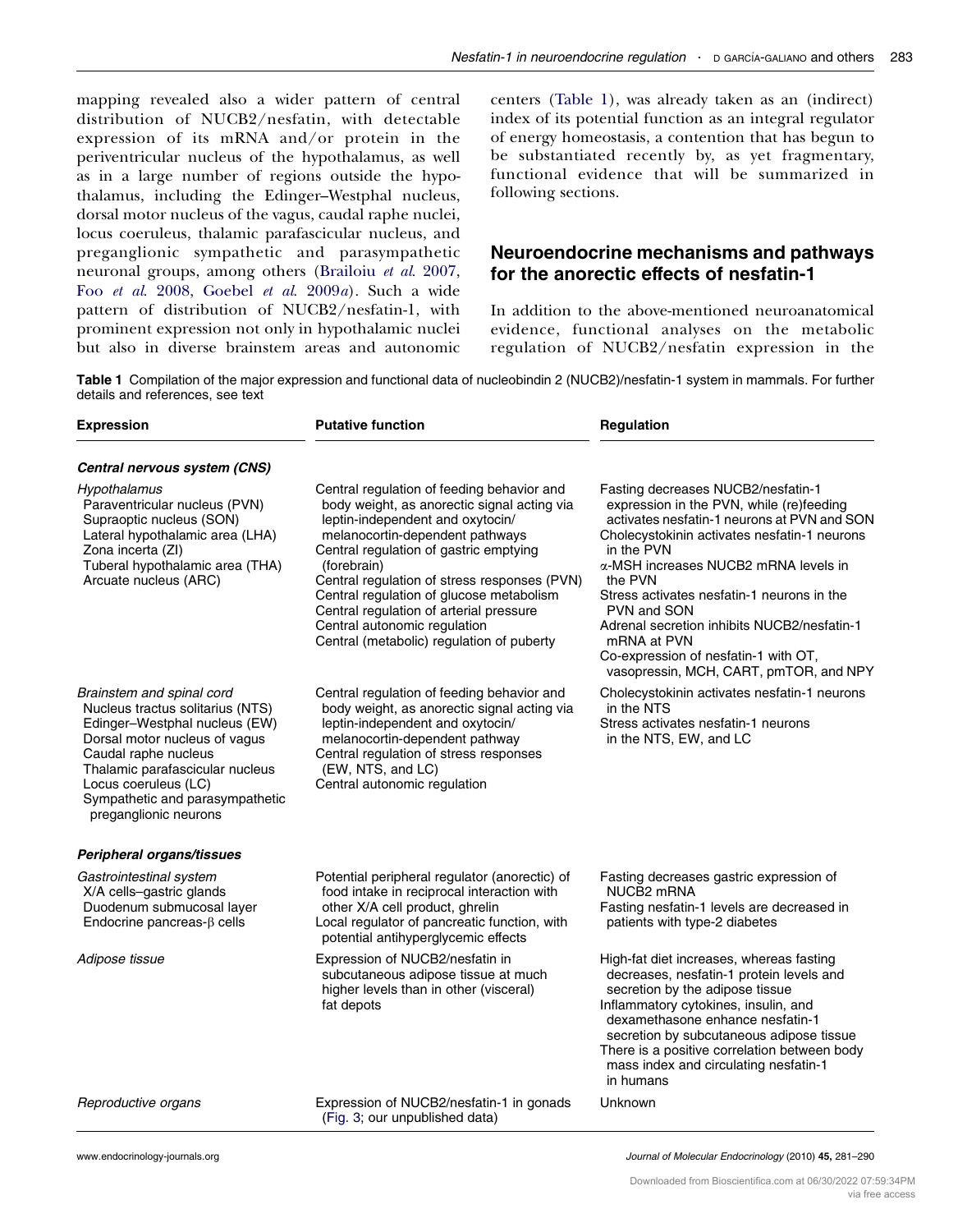hypothalamus have further documented its role in the central control of food intake and energy balance. Thus, NUCB2 mRNA levels and nesfatin-1 protein content were shown to be decreased, selectively at the PVN, following 24 h fasting in adult rats (Oh [et al](#page-8-0). [2006](#page-8-0)), a finding that has been recently confirmed in whole hypothalamic preparations from pubertal female rats (García-Galiano et al. 2010). Conversely, re-feeding potently activated nesfatin-1 neurons at the PVN and SON, as measured by c-Fos immunoreactivity [\(Kohno](#page-8-0) et al[. 2008](#page-8-0)). These responses are compatible with the proposed role of nesfatin-1 as an anorectic molecule. Of note, the mechanism whereby nesfatin-1 conducts such feeding-suppressive actions seems to be independent of leptin signaling, as nesfatin-1 was capable of inhibiting food intake in rodents bearing inactivating mutations of leptin receptor (Oh et al[. 2006](#page-8-0), [Shimizu](#page-8-0) et al. 2009), and in conditions of leptin resistance, such as dietinduced obesity [\(Shimizu](#page-8-0) et al. 2009). In turn, the anorectic effects of leptin were not blocked by immunoneutralization of endogenous nesfatin-1 (Oh et al[. 2006\)](#page-8-0). In further support of this leptinindependent mode of action, nesfatin-1 did not appear to be involved in the activation of proopiomelanocortin (POMC) and CART neurons at the ARC, which is one of the primary mechanisms whereby leptin suppresses feeding [\(Shimizu](#page-8-0) et al. 2009). Yet, to our knowledge, no report has been published on the direct effects of leptin on the hypothalamic expression of NUCB2/nesfatin-1, or its potential alterations in conditions of leptin deficiency. On the contrary, the anorectic hormone, cholecystokinin, has been shown to activate nesfatin-1 neurons at the PVN and NTS, thus suggesting the involvement of these neuronal populations in mediating the satiating effects of this gut-derived peptide [\(Noetzel](#page-8-0) et al. 2009, [Stengel](#page-8-0) et al. 2009a).

Co-expression analyses of NUCB2/nesfatin-1 at specific hypothalamic nuclei, coupled with functional studies, have shed light into the potential neuroendocrine mechanisms and pathways for the anorectic effects of nesfatin-1. Thus, prominent co-localization of NUCB2/nesfatin-1 with oxytocin (OT), and to a lesser extent vasopressin, has been documented at the PVN and SON in rats ([Brailoiu](#page-7-0) et al. 2007, [Kohno](#page-8-0) et al. 2008), and immunoneutralization of endogenous nesfatin-1 reduced OT release at the PVN [\(Maejima](#page-8-0) et al. 2009). These observations, together with the fact that OT inhibited food intake in leptin-resistant rats, strongly suggest that nesfatin-induced anorexia involves its ability to activate an oxytocinergic pathway at the PVN [\(Maejima](#page-8-0) et al. 2009). The ultimate effector for such a nesfatin–OT circuit might be a population of POMC neurons located at the brainstem NTS, since i) nesfatin-1 and OT were shown to activate POMC neurons specifically at the NTS [\(Maejima](#page-8-0) et al. 2009, [Shimizu](#page-8-0) et al. 2009); and ii) the anorectic effects of nesfatin-1 were blocked by an antagonist of the melanocortin- $3/4$  receptor (Oh *et al.* 2006). In turn, melanocyte-stimulating hormone (a-MSH) elevated NUCB2 mRNA levels at the PVN (Oh et al[. 2006](#page-8-0)), thus suggesting a bidirectional interaction between these two anorectic systems.

In addition to the OT–melanocortin pathway, other neuronal circuits may be involved as well in mediating the effects of nesfatin-1 on food intake. Thus, nesfatin-1 was found highly co-expressed with the orexigenic peptide, melanin-concentrating hormone (MCH), in neurons at the lateral portion of the tuberal hypothalamic area in rats (Fort  $et$   $al.$  2008); however, the functional relevance of such potential nesfatin–MCH interaction is yet to be evaluated. In addition, electrophysiological studies revealed that nesfatin-1 is capable of inhibiting neuropeptide Y (NPY) neurons at the ARC, as a potential mechanism for its anorectic effects (Price et al[. 2008](#page-8-0)). Finally, it was recently shown that the inhibitory effects of i.c.v. injections of nesfatin-1 on food intake are prevented by the blockade of corticotropin-releasing factor receptor, CRF2, which suggest the involvement of this pathway in mediating the forebrain actions of nesfatin-1 to suppress feeding ([Stengel](#page-8-0) et al. 2009a).

#### Peripheral nesfatin-1: patterns of expression and putative biological actions

While nesfatin-1 was initially cataloged as a hypothalamic neuropeptide, growing evidence suggests that, as is the case for many other central regulators of appetite, NUCB2/nesfatin-1 is also expressed in different peripheral tissues with key roles in energy homeostasis and metabolism. Indeed, the original study on the identification of nesfatin-1 already documented the ability of PPAR- $\gamma$  ligands to enhance NUCB2 gene expression in the pre-adipocyte cell line, 3T3-L1 (Oh et al[. 2006](#page-8-0)). Yet, this observation was not immediately followed by the thorough characterization of the expression and potential regulation of NUCB2/nesfatin-1 in the adipose or other metabolic tissues, probably because the appealing roles of nesfatin-1 as a (hypothalamic) neuropeptide controlling food intake at central levels obscured further investigation in this area. Nonetheless, these peripheral facets of NUCB2/nesfatin-1 have recently begun to be characterized; the most salient findings in this front are summarized below.

In keeping with its proven expression in adipocytederived cell lines, the expression of NUCB2 gene and the presence and secretion of nesfatin-1 protein have been recently documented in human and murine adipose tissue [\(Ramanjaneya](#page-8-0) et al. 2010). Interestingly, the expression of NUCB2/nesfatin-1 is highly enriched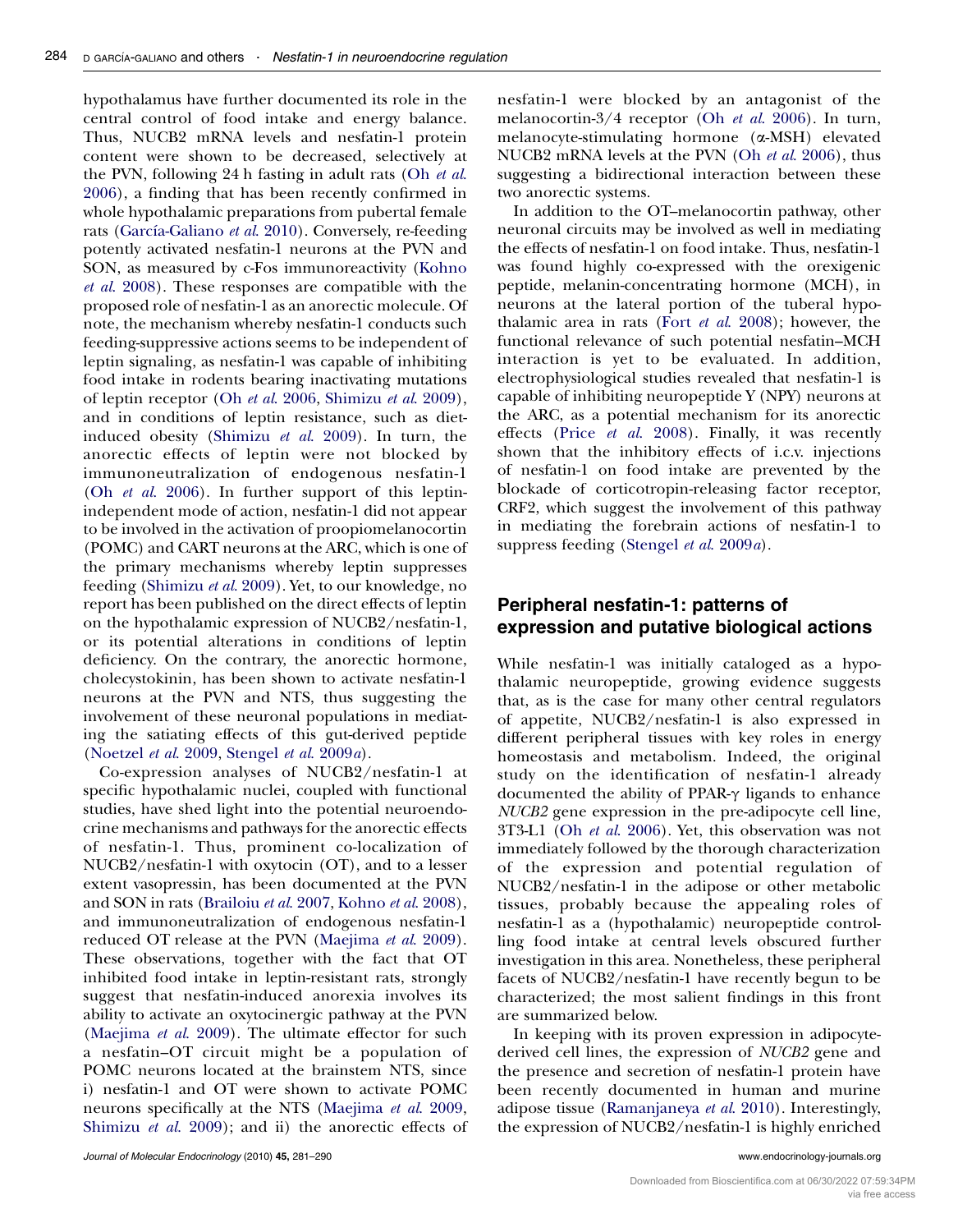in the subcutaneous fat tissue, as compared with other (visceral) depots. In addition, expression and/or secretion of nesfatin-1 in mouse adipose tissue were shown to be significantly increased by diet-induced obesity in vivo, and by inflammatory cytokines, insulin, and dexamethasone in subcutaneous adipose tissue explants ex vivo. In contrast, food deprivation reduced nesfatin-1 protein levels. In good agreement, nesfatin-1 levels markedly increased during differentiation of 3T3-L1 pre-adipocytes into mature adipose cells in vitro ([Ramanjaneya](#page-8-0) et al. 2010). To our knowledge, confirmation of the ability of PPAR- $\gamma$  to enhance NUCB2/nesfatin-1 expression in the adipose tissue has not been reported to date; yet, recent evidence obtained in vitro suggests that such stimulatory action is probably due to stabilization of NUCB2 mRNA, rather than transcriptional activation of the gene, through an ERK1/2 pathway [\(Yamada](#page-9-0) et al. 2010). In any event, despite the demonstration of the precisely regulated expression of NUCB2/nesfatin-1 in the adipose tissue, the physiological (or eventual pathophysiological) implications of this phenomenon remain to be characterized. In this front, however, it is worth noting that circulating levels of nesfatin-1 were positively correlated with body mass index in humans [\(Ramanjaneya](#page-8-0) et al. 2010). Given the proven ability of nesfatin-1 to cross the blood–brain barrier (Pan [et al](#page-8-0). [2007,](#page-8-0) Price et al[. 2007](#page-8-0)) and to induce anorectic responses after peripheral (pharmacological) administration in rodents ([Shimizu](#page-8-0) et al. 2009), it is tempting to explore whether the adipose-borne nesfatin-1 may represent an additional hormonal signal controlling food intake, in a leptin-independent manner.

In addition to its adipose location, evidence is mounting that NUCB2/nesfatin is also expressed in endocrine cells of the gut and the pancreas. On the former, NUCB2/nesfatin-1 immunoreactivity has been demonstrated in the middle and lower segments of gastric mucosal glands, as well as in the submucosal layer of the duodenum in rats (Zhang et al[. 2010\)](#page-9-0). Moreover, expression analyses in purified small endocrine cells of gastric mucosa revealed that NUCB2 mRNA levels at this site are higher than in the brain ([Stengel](#page-9-0) et al. 2009b). Interestingly, expression of nesfatin-1 in the midportion of gastric glands co-localized with the orexigenic hormone, ghrelin, presumably in X/A-like cells ([Stengel](#page-9-0) et al. 2009b, [2010](#page-9-0)b). In addition, few cells in the base of gastric glands were shown to co-express nesfatin-1 and somatostatin ([Stengel](#page-9-0) et al. 2009b). The observation that X/A-like cells express both ghrelin (orexigenic signal) and nesfatin-1 (anorexigenic factor) is tremendously appealing and suggestive of a central role of this cell type in the hormonal control of food intake. This contention is reinforced by the observation that, contrary to ghrelin, NUCB2 mRNA levels are decreased

in small gastric endocrine cells in response to fasting in rats [\(Stengel](#page-9-0) *et al.* 2009*b*). As further indication of this potential gut–brain pathway, it has been recently shown that abdominal surgery (which induced postoperative ileus) activates nesfatin-1 neurons in key brain nuclei, such as PVN, SON, and NTS [\(Stengel](#page-9-0) et al. 2010a), and central injection of nesfatin-1 has been demonstrated to reduce gastric emptying in rats ([Stengel](#page-8-0) et al. 2009a).

Finally, NUCB2/nesfatin-1 immunoreactivity has been recently reported in human and rat islet  $\beta$ -cells, but not in other cell types of the endocrine pancreas (Foo et al[. 2010\)](#page-8-0). In terms of functional relevance, glucose challenge induced a modest but detectable elevation of nesfatin-1 release from rat islets in vitro (Foo et al[. 2010\)](#page-8-0), whereas nesfatin-1 administration to db/db mice (which are obese and hyperglycemic) lowered circulating glucose levels (Su et al[. 2010](#page-9-0)). Also of interest, mean fasting plasma levels of nesfatin-1 appeared to be decreased in patients with type-2 diabetes (Li et al[. 2010\)](#page-8-0). Notwithstanding these appealing observations, it has to be stressed also that the magnitude of nesfatin-1 secretory responses to glucose in vitro was eightfold lower than those of insulin (Foo et al[. 2010\)](#page-8-0), and that circulating nesfatin-1 does not increase postprandially (e.g. following glucose ingestion) in healthy humans (Li et al[. 2010](#page-8-0)), neither is it overtly changed in rodent models of type-2 diabetes (Foo et al[. 2010](#page-8-0)). Altogether, these observations tone down its potential relevance in the control of pancreatic function (or its eventual pathophysiological alterations), and are suggestive of local, rather than endocrine, functions of pancreas-derived nesfatin-1 in the regulation of metabolism.

#### Nesfatin-1 and the neuroendocrine control of the reproductive axis

Compelling experimental evidence has demonstrated that central pathways and peripheral signals responsible for body weight homeostasis commonly participate also in the control of related functions, which are gated by the metabolic state of the organism ([Fernandez-Fernandez](#page-8-0) et al. 2006, Hill et al[. 2008\)](#page-8-0). Among those, it is well known that puberty onset and fertility are sensitive to the magnitude of body fuel (energy) reserves and under the regulation of key appetite-controlling factors, such as leptin ([Fernandez-](#page-8-0)[Fernandez](#page-8-0) et al. 2006, Hill et al[. 2008\)](#page-8-0). Our recent data strongly suggest that central nesfatin-1 signaling might be involved as well in the regulation of the timing of puberty in the female rat. Thus, detailed neuroanatomical studies demonstrated that the patterns of hypothalamic expression of NUCB2 mRNA and NUCB2/nesfatin-1 protein in pubertal female rats are grossly coincident with those reported previously in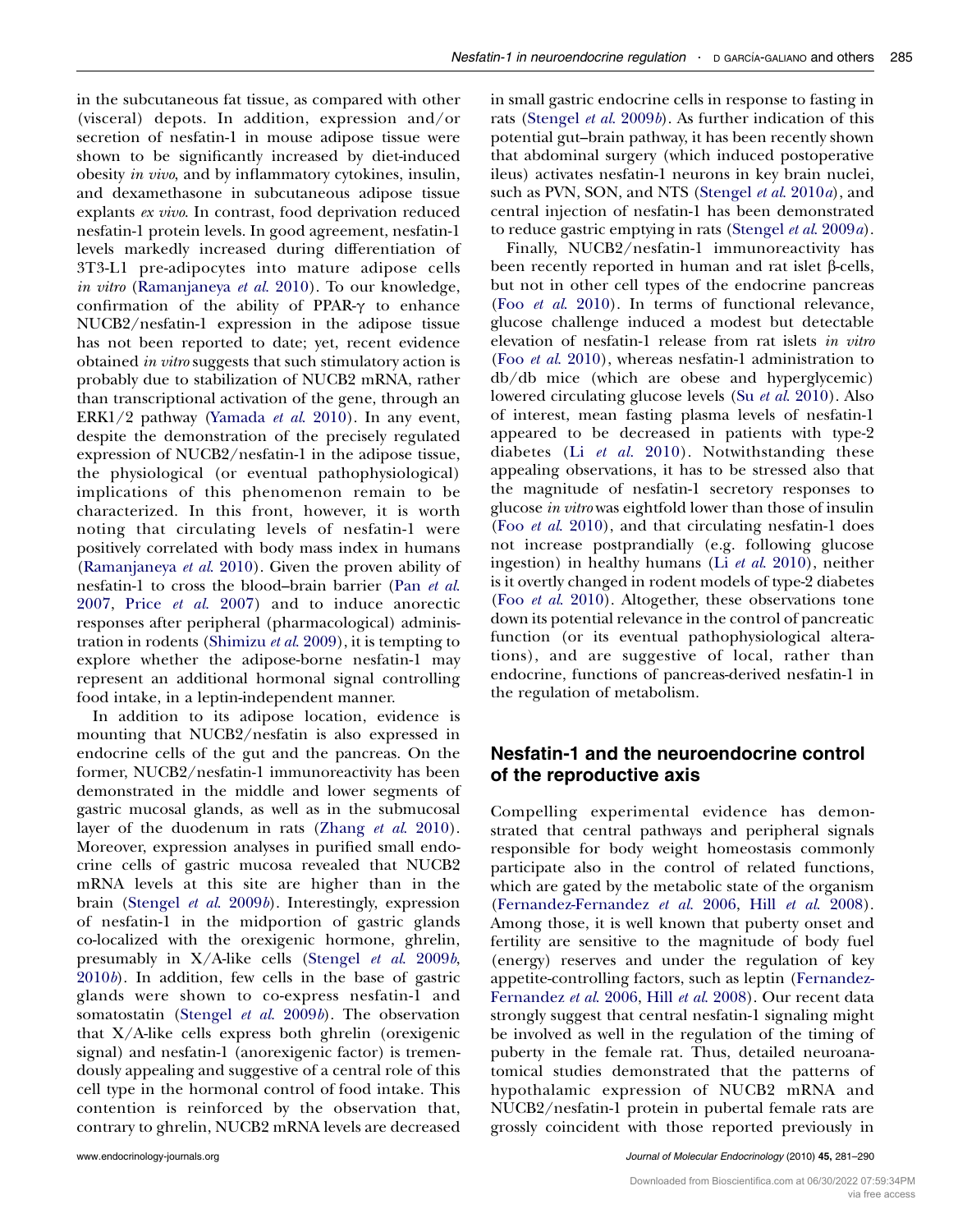

Figure 2 Prominent NUCB2/nesfatin-1 immunoreactivity (IR) in rat hypothalamus. IHC analyses in adult and pubertal rats have documented intense NUCB2 peptide labeling in key hypothalamic nuclei, including the lateral hypothalamic area (LHA), paraventricular nucleus (PVN), zona incerta (ZI), and supraoptic nucleus (SON), among others. In addition, expression of NUCB2/nesfatin-1 has been demonstrated in a diversity of brain areas outside the hypothalamus. In the figure, detailed images of NUCB2/nesfatin-1 IR at the PVN of a pubertal male rat are shown, at two different magnifications (specific IR denoted by arrows at the highest magnification). IHC analyses were conducted as recently described in García-Galiano et al. (2010), using a specific polyclonal antibody (Phoenix Pharmaceuticals; Ref. H-003-22). 3V, third ventricle.

adult rodents, with prominent signals in the PVN, LHA, and SON, and fainter expression at ARC (Fig. 2). Of note, hypothalamic NUCB2/nesfatin-1 expression increased during the pubertal transition (i.e. between d-20 (late-infantile) and d-35 (peripubertal)), with a significant heightening of its mRNA levels (as detected by in situ hybridization) at LHA, PVN, and SON, and a threefold increase of its total protein content (as detected by western blot in whole hypothalamic preparations) across this period (García-Galiano et al. [2010](#page-8-0)). In addition, conditions of negative energy balance, which are linked to disturbed puberty, such as short-term fasting or sustained sub-nutrition, induced a significant decrease in hypothalamic NUCB2 mRNA and protein levels in pubertal females (García-Galiano et al[. 2010](#page-8-0)). Altogether, these expression analyses are suggestive of a precise regional, developmental, and metabolic regulation of NUCB2/nesfatin-1 expression in the hypothalamus at the time of puberty.

Further evidence for the relevance of nesfatin-1 signaling in puberty onset came from functional studies. Thus, i.c.v. administration of nesfatin-1 (at the dose of 50 pmol/rat) induced modest but significant elevations of circulating gonadotropins (twofold increase in serum LH levels) in pubertal female rats fed ad libitum. Interestingly, the magnitude of gonadotropin responses to nesfatin-1 was notably increased (ninefold increase in LH levels, at 15 min after nesfatin-1 injection) in conditions of short-term fasting, in spite of the fact that food deprivation induced a significant decrease in the prevailing serum levels of gonadotropins (García-Galiano et al. 2010). In turn, functional knockdown of endogenous nesfatin-1 tone in the hypothalamus, by means of continuous i.c.v.

infusion along pubertal maturation of an as-MON against NUCB2, overtly delayed vaginal opening (an external sign of puberty) and decreased ovarian weights and serum LH levels at the end of the treatment period. Of important note, such a protocol of as-MON infusion evoked a dramatic drop of the hypothalamic levels of NUCB2 protein (*w*20% of control values), but failed to alter body weight or daily food intake. These observations reinforce the contention that the effects of nesfatin-1 inhibition are genuinely derived from the lowering of its endogenous tone and not indirectly mediated by the potential metabolic alterations linked to as-MON treatment (García-Galiano et al. 2010).

The above findings raise the question of whether, in addition to puberty, nesfatin-1 signaling might participate also in the control of the gonadotropic axis at adulthood. Our initial data, however, failed to demonstrate any detectable gonadotropic responses to i.c.v. injection of nesfatin-1 (50 pmol), neither our protocol of i.c.v. infusion of as-MON against NUCB2 induced overt alterations of the pre-ovulatory surges of LH and FSH in adult, cyclic female rats (García-Galiano et al. [2010](#page-8-0)). Although these data would suggest a preferential (if not exclusive) action of nesfatin-1 in the control of the gonadotropic axis at puberty, very recent preliminary data suggest that, at higher doses (1 nmol; i.c.v.), nesfatin-1 can elicit LH and FSH responses in adult male rats ([Tadross](#page-9-0) et al. 2010). This would indicate that the gonadotropic axis at adulthood is also responsive (albeit with lower sensitivity) to nesfatin-1; yet, potential sex differences cannot be excluded either. In any event, the biological profile of nesfatin-1, as a central (and peripheral) signal, which is downregulated in conditions of negative energy balance and conducts stimulatory actions in terms of gonadotropin secretion and puberty onset, qualifies this novel factor as a putative metabolic regulator of the hypothalamic– pituitary–gonadal axis.

Finally, in the reproductive front, we have obtained preliminary evidence that, as is the case for other central and peripheral regulators of food intake and energy balance, such as ghrelin, resistin, adiponectin, and orexin ([Nogueiras](#page-8-0) et al. 2004, [Barreiro](#page-7-0) et al. 2005, [Caminos](#page-8-0) et al. 2008, [Tena-Sempere 2008](#page-9-0)), NUCB2/ nesfatin-1 is also expressed in the gonads. Thus, we have detected NUCB2 mRNA expression in human, rat, and mouse testis, as well as in the rat ovary (García-Galiano, Gaytan & Tena-Sempere, manuscript in preparation). In addition, our IHC analyses have revealed prominent NUCB2/nesfatin-1 immunoreactivity in testicular Leydig cells [\(Fig. 3](#page-6-0)). Admittedly, many aspects of such gonadal expression of NUCB2/nesfatin-1, such as its (sub)cellular location and putative functional roles in the testis, as well as its developmental, hormonal, and metabolic regulation, await to be elucidated and merit specific investigation. In any event, these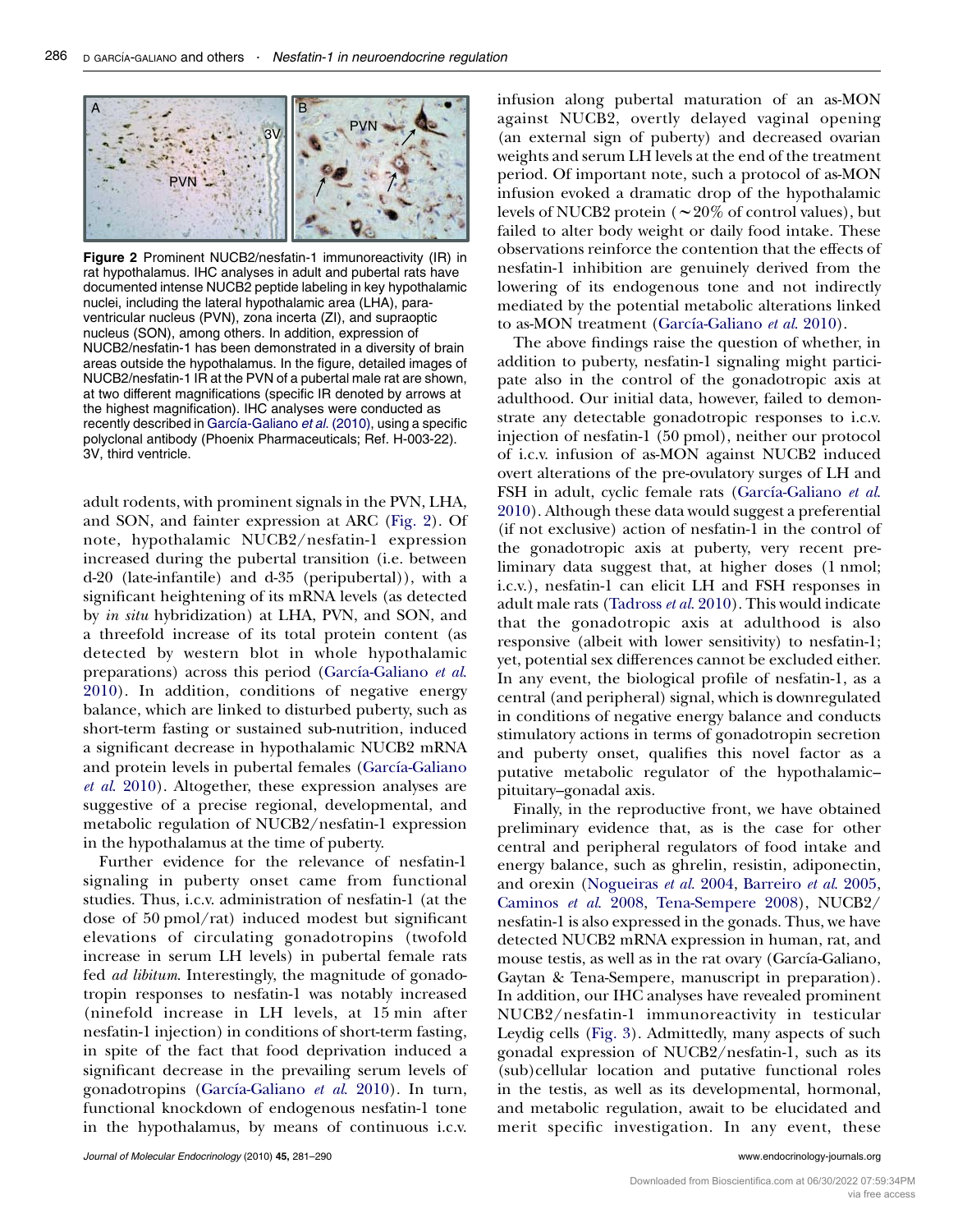<span id="page-6-0"></span>

Figure 3 Presence of NUCB2/nesfatin-1 immunoreactivity (IR) in rodent (mouse) testis. IHC analyses in mouse and rat testes have documented intense NUCB2 labeling in interstitial Leydig cells, responsible for testosterone production. In the figure, detailed images of NUCB2/nesfatin-1 IR in testicular sections of an adult mouse are shown, at two different magnifications. Specific nesfatin IR, appearing as brownish cytoplasmic staining in interstitial cells, is denoted by arrows. In contrast, seminiferous tubules were devoid of any discernible IR for nesfatin-1. IHC analyses were conducted as recently described by García-Galiano et al. (2010), using a specific polyclonal antibody (Phoenix Pharmaceuticals; Ref. H-003-22). These protein data are in keeping with our recent (as yet unpublished) results on the expression of NUCB2 gene in testes from mouse, rat, and human species. IT, interstitial space; ST, seminiferous tubules; LC, Leydig cells; BV, blood vessel.

emerging data add further complexity to our (as yet incipient) knowledge of the potential sites and mechanisms of action of this molecule in the control of the gonadal axis.

## Other neuroendocrine roles of nesfatin-1: adaptative (stress) responses

In addition to the central control of puberty, compelling evidence is mounting that NUCB2/nesfatin-1 neurons are involved also in the generation of adaptative (stress) responses. Indeed, their wide pattern of distribution in different brain autonomic nuclei (see [Table 1\)](#page-2-0) strongly suggested that nesfatin-1 neurons might be recruited upon stress stimuli ([Goebel](#page-8-0) et al[. 2009](#page-8-0)a). Indeed, this contention has been recently confirmed by the demonstration that acute restrain stress is capable of variably activating different populations of NUCB2/nesfatin-1 neurons at the PVN (frequently regarded as the center for the stress axis), SON, and NTS, among other nuclei ([Goebel](#page-8-0) et al. [2009](#page-8-0)b). In addition, similar stress protocols induced the activation of a subset of neurons co-expressing nesfatin-1, CART, and urocortin-1 in the non-preganglionic region of the mouse Edinger–Westphal nucleus, which was known to be involved in the response to various stress paradigms (Okere  $et$   $al.$  2010). These observations suggest that nesfatin-1 is part of the repertoire of neuropeptides being activated and effectors for the induction of adaptative responses in conditions of stress.

As further backup to this hypothesis, it has been recently demonstrated that central i.c.v. injection of

nesfatin-1 elevated the circulating levels of both ACTH and corticosterone, as major components of the hypothalamic–pituitary–adrenal axis, while bilateral adrenalectomy increased NUCB2 mRNA expression at the PVN ([Konczol](#page-8-0) et al. 2010). These findings demonstrate that central NUCB2/nesfatin participates in the control of the stress axis, and that its expression is under the negative feedback regulation of the major secretory products of the adrenal. Considering the important metabolic component of adaptative responses to stress, such as food intake suppression, it is tenable that nesfatin-1 might participate in the generation of such responses. Moreover, nesfatin-1 signaling in the brain has been also involved in the modulation of cardiovascular responses potentially involved in stress adaptation, such as mean arterial pressure, which is increased upon i.c.v. injection of nesfatin-1 [\(Yosten & Samson 2009](#page-9-0)). As described for its anorectic effects, such hypertensive effects of nesfatin-1 appear to be conducted via a central OT–melanocortin pathway ([Yosten & Samson 2009,](#page-9-0) [2010\)](#page-9-0).

## Nesfatin-1 and neuroendocrine control: open questions and future directions

Departing from its initial identification as an anorectic hypothalamic neuropeptide (Oh et al[. 2006\)](#page-8-0), our perception of nesfatin-1 has significantly enlarged in recent years, with the recognition of its wide pattern of brain distribution, its expression in different peripheral tissues (where nesfatin-1 may represent a secreted molecule), and its ample repertoire of biological functions. While altogether these data are strongly suggestive of a major role of nesfatin-1 as integral regulator of energy homeostasis and related body functions, there are many facets of this signaling system that remain to be solved and are likely to concentrate attention and research efforts in the coming years.

Among those unsolved issues, it is obvious that further progress in this area, both in the physiological and in the pharmacological fronts, will require the identification and molecular characterization of the putative nesfatin receptor(s). Admittedly, some progress has been made in this context, such as the demonstration that nesfatin-1 interacts with a G-proteincoupled receptor (of as yet unknown nature), leading to a rise in intracellular  $\text{Ca}^{2+}$  concentrations, by stimulation of  $Ca^{2+}$  influx via N-type, L-type, or P/Q-type calcium channels, which is linked to PKA activation in specific neuronal populations ([Brailoiu](#page-7-0) et al. 2007, [Iwasaki](#page-8-0) et al. 2009). Yet, it is equally remarkable that cloning of nesfatin receptor(s) has remained elusive to date, a fact that might reflect some specific features of the receptor, e.g. its requirement to heterodimerize with a yet unknown interactive partner(s) that would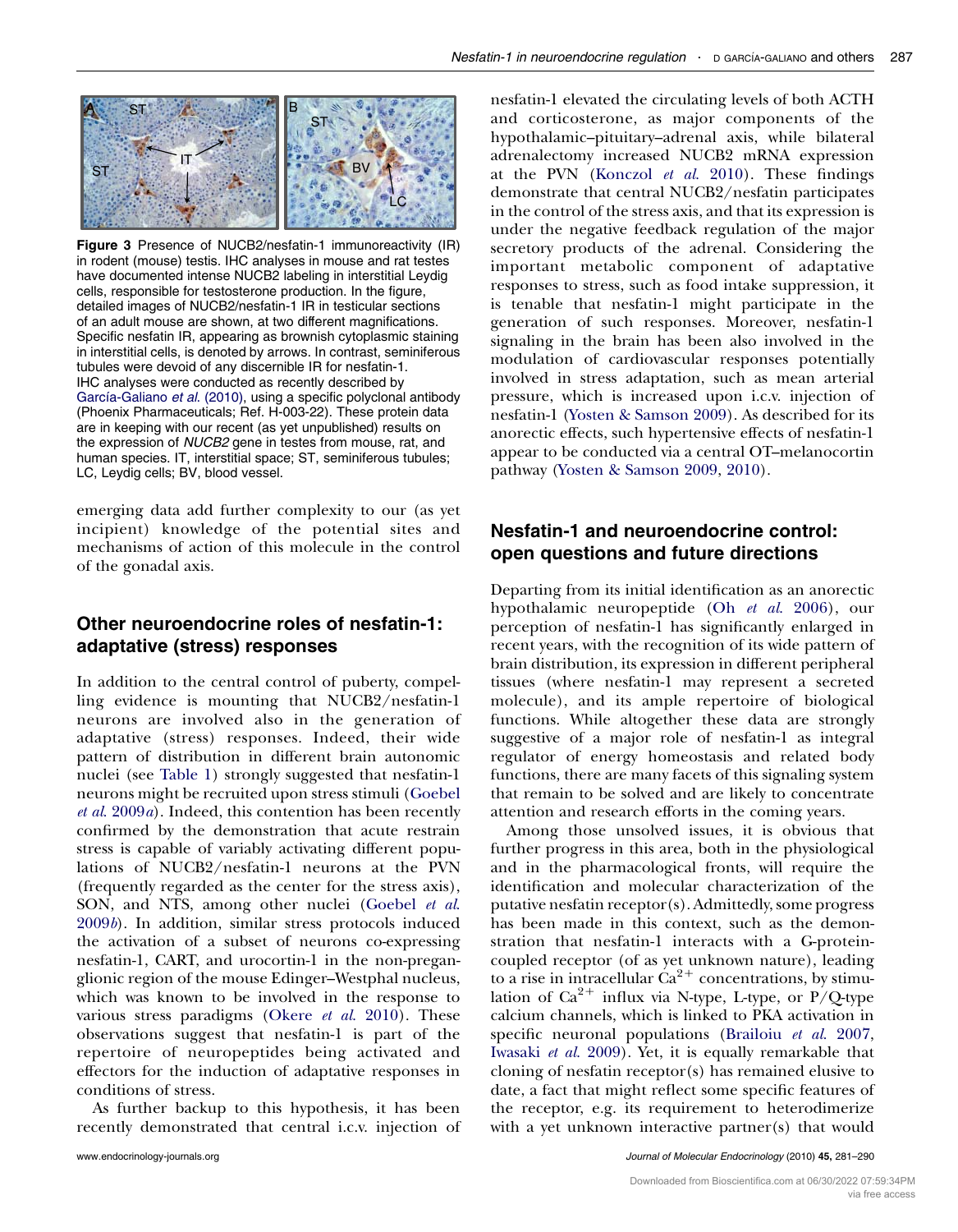<span id="page-7-0"></span>require specific attention. In any event, it is obvious that the precise dissection of the physiological roles and potential pharmacological possibilities of nesfatin-1 (or its analogs) would significantly benefit from the molecular cloning and structure functional analyses of its receptor(s).

In addition, despite the extensive work conducted toward elucidation of the downstream pathways activated upon nesfatin-1 stimulation, our knowledge on the mechanisms and signals responsible for the regulation of NUCB2/nesfatin-1 expression in different tissues (including, prominently, different brain areas) is still incomplete. Efforts in this front will not only allow us to expand our understanding of the individual biological functions of nesfatin-1 in different neuroendocrine axes but will also help to define its actual role as an integral regulator of related body functions, such as energy balance and reproduction. As potentially related with the latter, nesfatin-1 and phosphomammalian target of rapamycin (mTOR) have been recently shown to co-localize in the ARC of male rats [\(Inhoff](#page-8-0) et al. 2010), and we have recently demonstrated that mTOR signaling is a novel component of the central pathways linking energy homeostasis and puberty onset (Roa et al[. 2009](#page-8-0)). However, whether these two pathways are functionally related in terms of reproductive control awaits to be evaluated. Similarly, it will be interesting to analyze whether the ability of nesfatin-1 to elicit OT secretion at certain hypothalamic areas, as recently proposed for the control of food intake ([Maejima](#page-8-0) et al. 2009), may also play a role in its reported stimulatory effects on the gonadotropic axis at puberty, since OT has been shown to be a positive regulator of female pubertal maturation [\(Parent](#page-8-0) et al. 2008). In the above context, the generation of mouse models of congenital or conditional deficiency of NUCB2/nesfatin-1 would prove also extremely instrumental.

Finally, in addition to increasing physiological recognition, it is reasonable to forecast that in the coming years considerable attention will be drawn by nesfatin-1 in terms of pharmacology and translational medicine. Two features are particularly attractive in this front: first, the ability of systemic administration of nesfatin-1 to suppress food intake ([Shimizu](#page-8-0) et al. 2009); and, secondly, the fact that the anorectic effects of nesfatin-1 are detectable even in conditions of leptin-resistance (Oh et al[. 2006,](#page-8-0) [Shimizu](#page-8-0) et al. 2009). Indeed, recent pharmacological testing has allowed identification of the active core of nesfatin-1 molecule in terms of feeding suppression: the mid-fragment of the 82-amino acid peptide was capable of inhibiting food intake after peripheral injection [\(Shimizu](#page-8-0) et al. 2009). This central fragment of 30 amino acids may constitute the basis for the rational design of analogs of nesfatin-1 molecule, with super-agonistic or antagonistic activities

and improved pharmacokinetic properties (e.g. pertaining half-life or crossing of blood–brain barrier). Considering that most forms of obesity are linked to variable degrees of leptin resistance, the development of therapeutic strategies for the control of body weight based on the use of nesfatin-1 analogs merits specific investigation. In addition, the facts that nesfatin-1 is detectable in the circulation in rodent and human species and that its levels have been shown to be altered in different pathological conditions, ranging from diet-induced obesity to type-2 diabetes, make it appealing to hypothesize that nesfatin-1 may constitute a suitable marker for some metabolic disorders; a possibility that needs to be further substantiated by larger experimental and clinical studies. Altogether, it is anticipated that the research efforts devoted to solve the above basic and clinical questions will help to expose the biology of nesfatin-1, thus allowing to characterize the whole set of effects, mechanisms, and sites of action of this recently identified molecule, which may prove central for the physiological control (and eventual pharmacological manipulation) of energy homeostasis and closely related neuroendocrine functions.

#### Declaration of interest

The authors declare that there is no conflict of interest that could be perceived as prejudicing the impartiality of the research reported.

#### Funding

The work from the authors' laboratory summarized in this article was supported by grant BFU 2008-00984 (Ministerio de Ciencia e Innovación, Spain), Project P08-CVI-03788 (Junta de Andalucía, Spain), and EU research contract DEER FP7-ENV-2007-1. CIBER is an initiative of Instituto de Salud Carlos III (Ministerio de Sanidad, Spain).

#### Acknowledgments

The authors are indebted to the members of the research team at the Physiology Section of the University of Cordoba, who actively participated in the generation of experimental data discussed herein. In addition, the authors are especially grateful to Dr Leonor Pinilla, Enrique Aguilar, and Carlos Dieguez for their helpful comments during preparation of this review.

#### **References**

- Barreiro ML, Pineda R, Gaytan F, Archanco M, Burrell MA, Castellano JM, Hakovirta H, Nurmio M, Pinilla L, Aguilar E et al. 2005 Pattern of orexin expression and direct biological actions of orexin-A in rat testis. Endocrinology 146 5164–5175. [\(doi:10.1210/en.2005-0455\)](http://dx.doi.org/10.1210/en.2005-0455)
- Brailoiu GC, Dun SL, Brailoiu E, Inan S, Yang J, Chang JK & Dun NJ 2007 Nesfatin-1: distribution and interaction with a G proteincoupled receptor in the rat brain. Endocrinology 148 5088–5094. ([doi:10.1210/en.2007-0701](http://dx.doi.org/10.1210/en.2007-0701))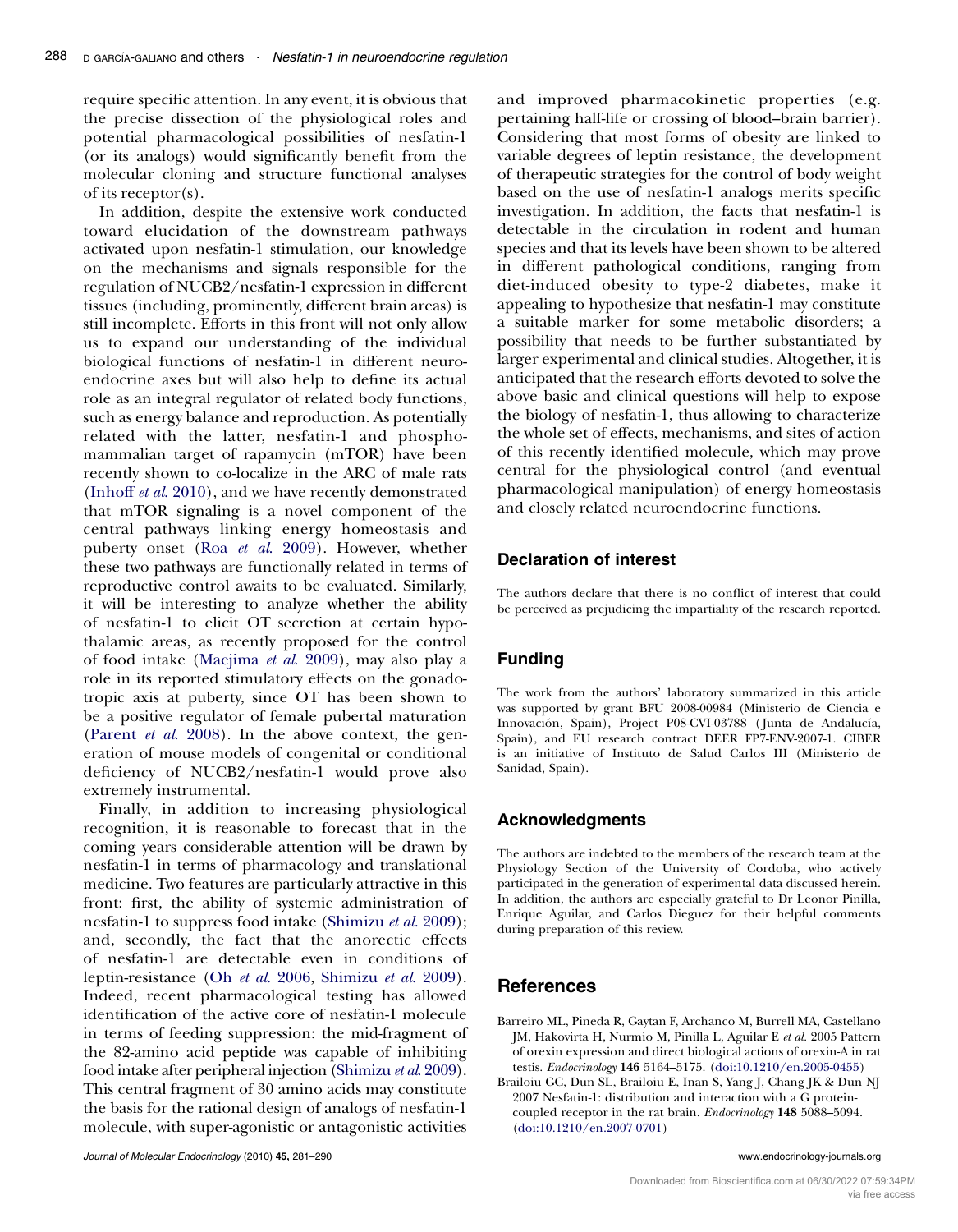- <span id="page-8-0"></span>Caminos JE, Nogueiras R, Gaytan F, Pineda R, Gonzalez CR, Barreiro ML, Castano JP, Malagon MM, Pinilla L, Toppari J et al. 2008 Novel expression and direct effects of adiponectin in the rat testis. Endocrinology 149 3390–3402. ([doi:10.1210/en.2007-1582](http://dx.doi.org/10.1210/en.2007-1582))
- Fernandez-Fernandez R, Martini AC, Navarro VM, Castellano JM, Dieguez C, Aguilar E, Pinilla L & Tena-Sempere M 2006 Novel signals for the integration of energy balance and reproduction. Molecular and Cellular Endocrinology 254–255 127–132. [\(doi:10.1016/](http://dx.doi.org/10.1016/j.mce.2006.04.026) [j.mce.2006.04.026\)](http://dx.doi.org/10.1016/j.mce.2006.04.026)
- Foo KS, Brismar H & Broberger C 2008 Distribution and neuropeptide coexistence of nucleobindin-2 mRNA/nesfatin-like immunoreactivity in the rat CNS. Neuroscience 156 563–579. [\(doi:10.1016/](http://dx.doi.org/10.1016/j.neuroscience.2008.07.054) [j.neuroscience.2008.07.054\)](http://dx.doi.org/10.1016/j.neuroscience.2008.07.054)
- Foo KS, Brauner H, Ostenson CG & Broberger C 2010 Nucleobindin-2/nesfatin in the endocrine pancreas: distribution and relationship to glycaemic state. Journal of Endocrinology 204 255–263. [\(doi:10.1677/JOE-09-0254\)](http://dx.doi.org/10.1677/JOE-09-0254)
- Fort P, Salvert D, Hanriot L, Jego S, Shimizu H, Hashimoto K, Mori M & Luppi PH 2008 The satiety molecule nesfatin-1 is co-expressed with melanin concentrating hormone in tuberal hypothalamic neurons of the rat. Neuroscience 155 174–181. [\(doi:10.1016/](http://dx.doi.org/10.1016/j.neuroscience.2008.05.035) [j.neuroscience.2008.05.035\)](http://dx.doi.org/10.1016/j.neuroscience.2008.05.035)
- García-Galiano D, Navarro V, Roa J, Ruiz-Pino F, Sánchez-Garrido MA, Pineda R, Castellano JM, Romero M, Aguilar E, Gaytán F et al. 2010 The anorexigenic neuropeptide, Nesfatin-1, is indispensable for normal puberty onset in the female rat. Journal of Neuroscience 30 7783–7792. ([doi:10.1523/JNEUROSCI.5828-09.2010](http://dx.doi.org/10.1523/JNEUROSCI.5828-09.2010))
- Goebel M, Stengel A, Wang L, Lambrecht NW & Tache Y 2009a Nesfatin-1 immunoreactivity in rat brain and spinal cord autonomic nuclei. Neuroscience Letters 452 241–246. [\(doi:10.1016/](http://dx.doi.org/10.1016/j.neulet.2009.01.064) [j.neulet.2009.01.064](http://dx.doi.org/10.1016/j.neulet.2009.01.064))
- Goebel M, Stengel A, Wang L & Tache Y 2009b Restraint stress activates nesfatin-1-immunoreactive brain nuclei in rats. Brain Research 1300 114–124. ([doi:10.1016/j.brainres.2009.08.082\)](http://dx.doi.org/10.1016/j.brainres.2009.08.082)
- Hill JW, Elmquist JK & Elias CF 2008 Hypothalamic pathways linking energy balance and reproduction. American Journal of Physiology. Endocrinology and Metabolism 294 E827–E832. ([doi:10.1152/ajpendo.](http://dx.doi.org/10.1152/ajpendo.00670.2007) [00670.2007](http://dx.doi.org/10.1152/ajpendo.00670.2007))
- Inhoff T, Stengel A, Peter L, Goebel M, Tache Y, Bannert N, Wiedenmann B, Klapp BF, Monnikes H & Kobelt P 2010 Novel insight in distribution of nesfatin-1 and phospho-mTOR in the arcuate nucleus of the hypothalamus of rats. Peptides 31 257–262. ([doi:10.1016/j.peptides.2009.11.024\)](http://dx.doi.org/10.1016/j.peptides.2009.11.024)
- Iwasaki Y, Nakabayashi H, Kakei M, Shimizu H, Mori M & Yada T 2009 Nesfatin-1 evokes  $Ca^{2+}$  signaling in isolated vagal afferent neurons via  $Ca^{2+}$  influx through N-type channels. Biochemical and Biophysical Research Communications 390 958–962. [\(doi:10.1016/](http://dx.doi.org/10.1016/j.bbrc.2009.10.085) [j.bbrc.2009.10.085\)](http://dx.doi.org/10.1016/j.bbrc.2009.10.085)
- Kohno D, Nakata M, Maejima Y, Shimizu H, Sedbazar U, Yoshida N, Dezaki K, Onaka T, Mori M & Yada T 2008 Nesfatin-1 neurons in paraventricular and supraoptic nuclei of the rat hypothalamus coexpress oxytocin and vasopressin and are activated by refeeding. Endocrinology 149 1295–1301. ([doi:10.1210/en.2007-1276](http://dx.doi.org/10.1210/en.2007-1276))
- Konczol K, Bodnar I, Zelena D, Pinter O, Papp RS, Palkovits M, Nagy GM & Toth ZE 2010 Nesfatin-1/NUCB2 may participate in the activation of the hypothalamic–pituitary–adrenal axis in rats. Neurochemistry International 57 189–197. [\(doi:10.1016/j.neuint.2010.04.012\)](http://dx.doi.org/10.1016/j.neuint.2010.04.012)
- Li QC, Wang HY, Chen X, Guan HZ & Jiang ZY 2010 Fasting plasma levels of nesfatin-1 in patients with type 1 and type 2 diabetes mellitus and the nutrient-related fluctuation of nesfatin-1 level in normal humans. Regulatory Peptides 159 72–77. ([doi:10.1016/](http://dx.doi.org/10.1016/j.regpep.2009.11.003) [j.regpep.2009.11.003](http://dx.doi.org/10.1016/j.regpep.2009.11.003))
- Maejima Y, Sedbazar U, Suyama S, Kohno D, Onaka T, Takano E, Yoshida N, Koike M, Uchiyama Y, Fujiwara K et al. 2009 Nesfatin-1-regulated oxytocinergic signaling in the paraventricular nucleus causes anorexia through a leptin-independent melanocortin pathway. Cell Metabolism 10 355–365. [\(doi:10.1016/](http://dx.doi.org/10.1016/j.cmet.2009.09.002) [j.cmet.2009.09.002](http://dx.doi.org/10.1016/j.cmet.2009.09.002))
- Miura K, Titani K, Kurosawa Y & Kanai Y 1992 Molecular cloning of nucleobindin, a novel DNA-binding protein that contains both a signal peptide and a leucine zipper structure. Biochemical and Biophysical Research Communications 187 375–380. [\(doi:10.1016/](http://dx.doi.org/10.1016/S0006-291X(05)81503-7) [S0006-291X\(05\)81503-7](http://dx.doi.org/10.1016/S0006-291X(05)81503-7))
- Noetzel S, Stengel A, Inhoff T, Goebel M, Wisser AS, Bannert N, Wiedenmann B, Klapp BF, Tache Y, Monnikes H et al. 2009 CCK-8S activates c-Fos in a dose-dependent manner in nesfatin-1 immunoreactive neurons in the paraventricular nucleus of the hypothalamus and in the nucleus of the solitary tract of the brainstem. Regulatory Peptides 157 84–91. [\(doi:10.1016/j.regpep.](http://dx.doi.org/10.1016/j.regpep.2009.06.009) [2009.06.009](http://dx.doi.org/10.1016/j.regpep.2009.06.009))
- Nogueiras R, Barreiro ML, Caminos JE, Gaytan F, Suominen JS, Navarro VM, Casanueva FF, Aguilar E, Toppari J, Dieguez C et al. 2004 Novel expression of resistin in rat testis: functional role and regulation by nutritional status and hormonal factors. Journal of Cell Science 117 3247–3257. [\(doi:10.1242/jcs.01196](http://dx.doi.org/10.1242/jcs.01196))
- Oh IS, Shimizu H, Satoh T, Okada S, Adachi S, Inoue K, Eguchi H, Yamamoto M, Imaki T, Hashimoto K et al. 2006 Identification of nesfatin-1 as a satiety molecule in the hypothalamus. Nature 443 709–712. ([doi:10.1038/nature05162](http://dx.doi.org/10.1038/nature05162))
- Okere B, Xu L, Roubos EW, Sonetti D & Kozicz T 2010 Restraint stress alters the secretory activity of neurons co-expressing urocortin-1, cocaine- and amphetamine-regulated transcript peptide and nesfatin-1 in the mouse Edinger-Westphal nucleus. Brain Research 1317 92–99. ([doi:10.1016/j.brainres.2009.12.053\)](http://dx.doi.org/10.1016/j.brainres.2009.12.053)
- Pan W, Hsuchou H & Kastin AJ 2007 Nesfatin-1 crosses the blood–brain barrier without saturation. Peptides 28 2223–2228. ([doi:10.1016/j.peptides.2007.09.005\)](http://dx.doi.org/10.1016/j.peptides.2007.09.005)
- Parent AS, Rasier G, Matagne V, Lomniczi A, Lebrethon MC, Gerard A, Ojeda SR & Bourguignon JP 2008 Oxytocin facilitates female sexual maturation through a glia-to-neuron signaling pathway. Endocrinology 149 1358–1365. [\(doi:10.1210/en.2007-1054\)](http://dx.doi.org/10.1210/en.2007-1054)
- Price TO, Samson WK, Niehoff ML & Banks WA 2007 Permeability of the blood–brain barrier to a novel satiety molecule nesfatin-1. Peptides 28 2372–2381. [\(doi:10.1016/j.peptides.2007.10.008](http://dx.doi.org/10.1016/j.peptides.2007.10.008))
- Price CJ, Samson WK & Ferguson AV 2008 Nesfatin-1 inhibits NPY neurons in the arcuate nucleus. Brain Research 1230 99–106. ([doi:10.1016/j.brainres.2008.06.084\)](http://dx.doi.org/10.1016/j.brainres.2008.06.084)
- Ramanjaneya M, Chen J, Brown JE, Tripathi G, Hallschmid M, Patel S, Kern W, Hillhouse EW, Lehnert H, Tan BK et al. 2010 Identification of nesfatin-1 in human and murine adipose tissue: a novel depotspecific adipokine with increased levels in obesity. Endocrinology 151 3169–3180. ([doi:10.1210/en.2009-1358](http://dx.doi.org/10.1210/en.2009-1358))
- Roa J, Garcia-Galiano D, Varela L, Sanchez-Garrido MA, Pineda R, Castellano JM, Ruiz-Pino F, Romero M, Aguilar E, Lopez M et al. 2009 The mammalian target of rapamycin as novel central regulator of puberty onset via modulation of hypothalamic Kiss1 system. Endocrinology 150 5016–5026. [\(doi:10.1210/](http://dx.doi.org/10.1210/en.2009-0096) [en.2009-0096\)](http://dx.doi.org/10.1210/en.2009-0096)
- Sanchez-Lasheras C, Konner AC & Bruning JC 2010 Integrative neurobiology of energy homeostasis-neurocircuits, signals and mediators. Frontiers in Neuroendocrinology 31 4–15. ([doi:10.1016/](http://dx.doi.org/10.1016/j.yfrne.2009.08.002) [j.yfrne.2009.08.002\)](http://dx.doi.org/10.1016/j.yfrne.2009.08.002)
- Shimizu H, Oh IS, Hashimoto K, Nakata M, Yamamoto S, Yoshida N, Eguchi H, Kato I, Inoue K, Satoh T et al. 2009 Peripheral administration of nesfatin-1 reduces food intake in mice: the leptinindependent mechanism. Endocrinology 150 662–671. [\(doi:10.1210/](http://dx.doi.org/10.1210/en.2008-0598) [en.2008-0598\)](http://dx.doi.org/10.1210/en.2008-0598)
- Stanley S, Wynne K, McGowan B & Bloom S 2005 Hormonal regulation of food intake. Physiological Reviews 85 1131–1158. ([doi:10.1152/physrev.00015.2004\)](http://dx.doi.org/10.1152/physrev.00015.2004)
- Stengel A, Goebel M, Wang L, Rivier J, Kobelt P, Monnikes H, Lambrecht NW & Tache Y 2009a Central nesfatin-1 reduces dark-phase food intake and gastric emptying in rats: differential role of corticotropin-releasing factor2 receptor. Endocrinology 150 4911–4919. ([doi:10.1210/en.2009-0578](http://dx.doi.org/10.1210/en.2009-0578))